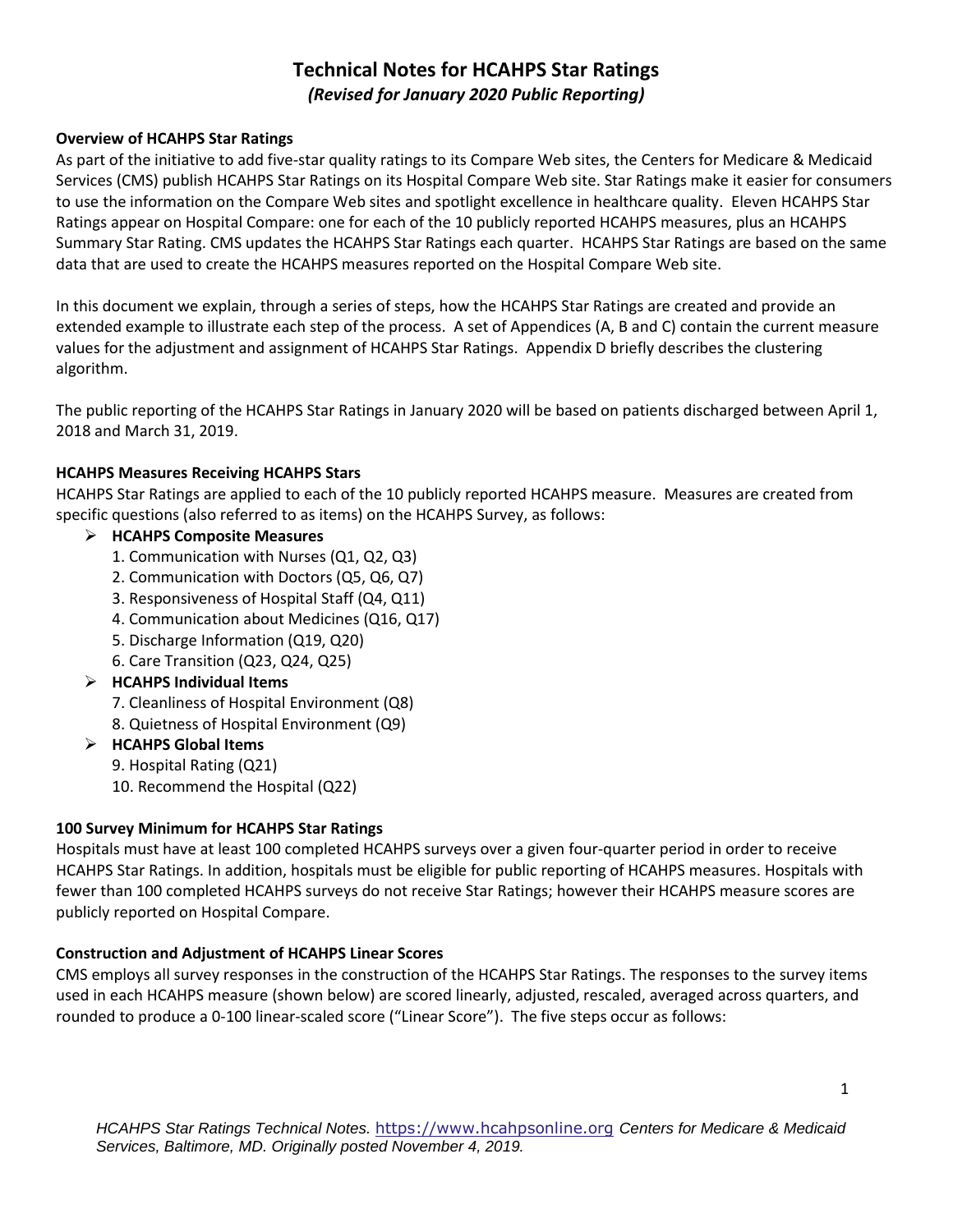#### **One: Linear scoring**

The Linear Score used in HCAHPS Star Ratings is closely related to the "top-box," "middle-box" and "bottom-box" scores publicly reported on the Hospital Compare Web site.

Individual responses to the HCAHPS Survey are scored as follows:

**For items 1-9, 11, and 16-17:**  $\triangleright$  "Never" = 1; "Sometimes" = 2; "Usually" = 3; and "Always" = 4 **For items 19 and 20:**  $\triangleright$  "No" = 0; and "Yes" = 1 **For item 21:**  $\triangleright$  Hospital Rating "0" = 0; Hospital Rating "1" = 1; Hospital Rating "2" = 2 ... Hospital Rating "10" = 10 **For item 22:**  $\triangleright$  "Definitely No" = 1; "Probably No" = 2; "Probably Yes" = 3; and "Definitely Yes" = 4 **For items 23, 24, and 25:**  $\triangleright$  "Strongly Disagree" = 1; "Disagree" = 2; "Agree" = 3; and "Strongly Agree" = 4

The item responses are averaged at the hospital level to form the hospital-level mean for each measure.

## **Two: Adjustment of HCAHPS linear scores**

CMS applies adjustments for the effects of patient mix, survey mode, and quarterly weighting through a series of steps, as follows.

First, CMS applies patient-mix adjustment (PMA) to quarterly HCAHPS scores to account for the tendency of certain patient sub-groups to respond more positively or negatively to the HCAHPS Survey. PMA enables fair comparisons across hospitals by adjusting hospital scores as if all hospitals had an identical mix of patient characteristics. The patientmix adjustment table can be found in Appendix A (Table 1a and 1b). Appendix A also contains the national means (Table 2a and 2b) for patient-mix variables. These adjustments are applied to HCAHPS scores on the scale shown above. These values are shown for each answer option on the survey instrument. Additional information about the application of the HCAHPS patient-mix adjustments, including the definition of the PMA factors, can be found in the documents on the HCAHPS On-Line Web site, [www.hcahpsonline.org/,](https://www.hcahpsonline.org/) under the *"Mode & Patient-Mix Adj"* button.

Please note: The HCAHPS Patient-Mix Adjustment (PMA) model was updated to add Question 28, patient's self-reported overall mental or emotional health, beginning with July 1, 2018 (Quarter 3, 2018) discharges. The new PMA variable is called Self-Rated Mental Health. In addition, the label for overall health was changed to "Self-Rated Overall Health."

Self-Rated Mental Health follows the same linear parameterization as Self-Rated Overall Health: patient responses are coded as 1 ("Excellent") through 5 ("Poor"). The patient-mix adjustment model will thus include both Self-Rated Overall Health and Self-Rated Mental Health. HCAHPS survey results were adjusted using the new PMA model beginning with July 1, 2018 discharges.

Adjustments and national means contained in Tables 1a and 2a, respectively, are needed to estimate PMA for discharges prior to July 1, 2018. To estimate PMA for discharges on or after July 1, 2018 please see Tables 1b and 2b. Second, HCAHPS quarterly scores are adjusted for the effect of mode of survey administration (mail, telephone, mixed mode or Interactive Voice Response). CMS derived the survey mode adjustments from a large-scale, randomized mode experiment. The mode adjustments are included in Appendix B. Similar to PMA, these adjustments are applied on the original scale shown on the HCAHPS survey instrument for each measure. For detailed information about the mode experiment and survey mode adjustment, please se[e www.hcahpsonline.org/.](https://www.hcahpsonline.org/)

If the measure is a multi-item composite, averaging of items within composites takes place at this point.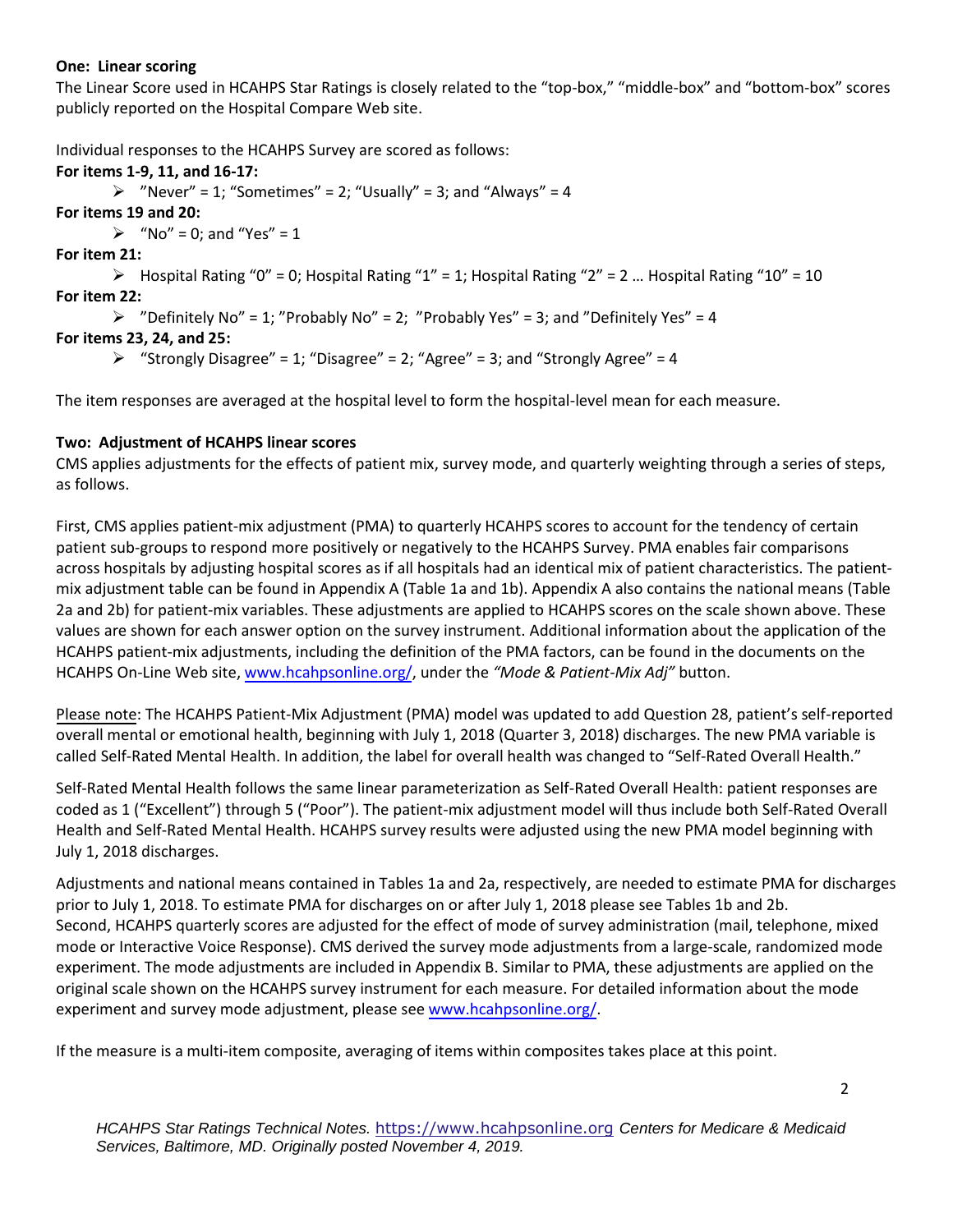#### **Three: Rescaling of HCAHPS linear adjusted scores**

Each adjusted HCAHPS linear measure score on the original scale (shown above) is then transformed into a 0-100 linear-scaled score using the following conversion:

The PMA- and mode-adjusted hospital-level measure mean, **M**, minus the lowest possible response to the measure, **R**, divided by the highest possible response to the measure, **K**, minus the lowest response, R. An example follows:

$$
100*\frac{M-R}{K-R}
$$

#### **Four: Weighted Average of Quarters of HCAHPS linear scores**

The four-quarter averages of HCAHPS linear scores are weighted proportionately to the number of eligible patients seen by the hospital in each quarter of the reporting period. Specifically, each quarter's score has a quarterly weight equal to that quarter's eligible discharge size divided by the total eligible discharge size for the four quarters that make up the reporting period.

#### **Five: Rounding of HCAHPS linear scores**

The four-quarter averages of HCAHPS linear scores are rounded to integer values (whole numbers) using standard rounding rules, as follows:

If the unrounded four-quarter average is less than [X.5], then round down to nearest whole integer. If the unrounded four-quarter average is equal to or greater than [X.5], then round up to nearest whole integer.

#### **An example of the calculation of an HCAHPS Linear Score**

The following is an example of the construction and adjustment of an HCAHPS linear score.

#### **Step 1: Linear scoring**

For a single quarter from Hospital A, 5 patients responded by telephone to HCAHPS Survey Cleanliness item (item 8) as follows: 4, 4, 3, 2, and 4. The mean of these responses is **3.4**.

#### **Step 2: Adjustment of HCAHPS linear scores**

This hospital has a total patient-mix adjustment of **-0.038** and a telephone mode adjustment of **-0.018** (as found in the Appendices that follow).

Patient-mix adjustment applied: 3.4 – 0.038 = **3.362** Phone mode adjustment applied: 3.362 – 0.018 = **3.344** (M) Cleanliness has a maximum response of 4 (K) and a minimum response of 1 (R).

#### **Step 3: Rescaling of HCAHPS linear scores**

To put this score into the 0-100 scale:

 $100*(3.344 - 1) / (4 - 1)$  = **78.13** Thus, **78.13** is the quarterly Linear Mean Score for Cleanliness for Hospital A.

#### **Step 4: Weighted Average of Quarters of HCAHPS linear scores**

The four-quarter averages of HCAHPS linear scores are weighted proportionately to the number of eligible patients seen by the hospital in each quarter of the reporting period. For instance; a hospital has the following scores and numbers of eligibles for the four quarters in a reporting period: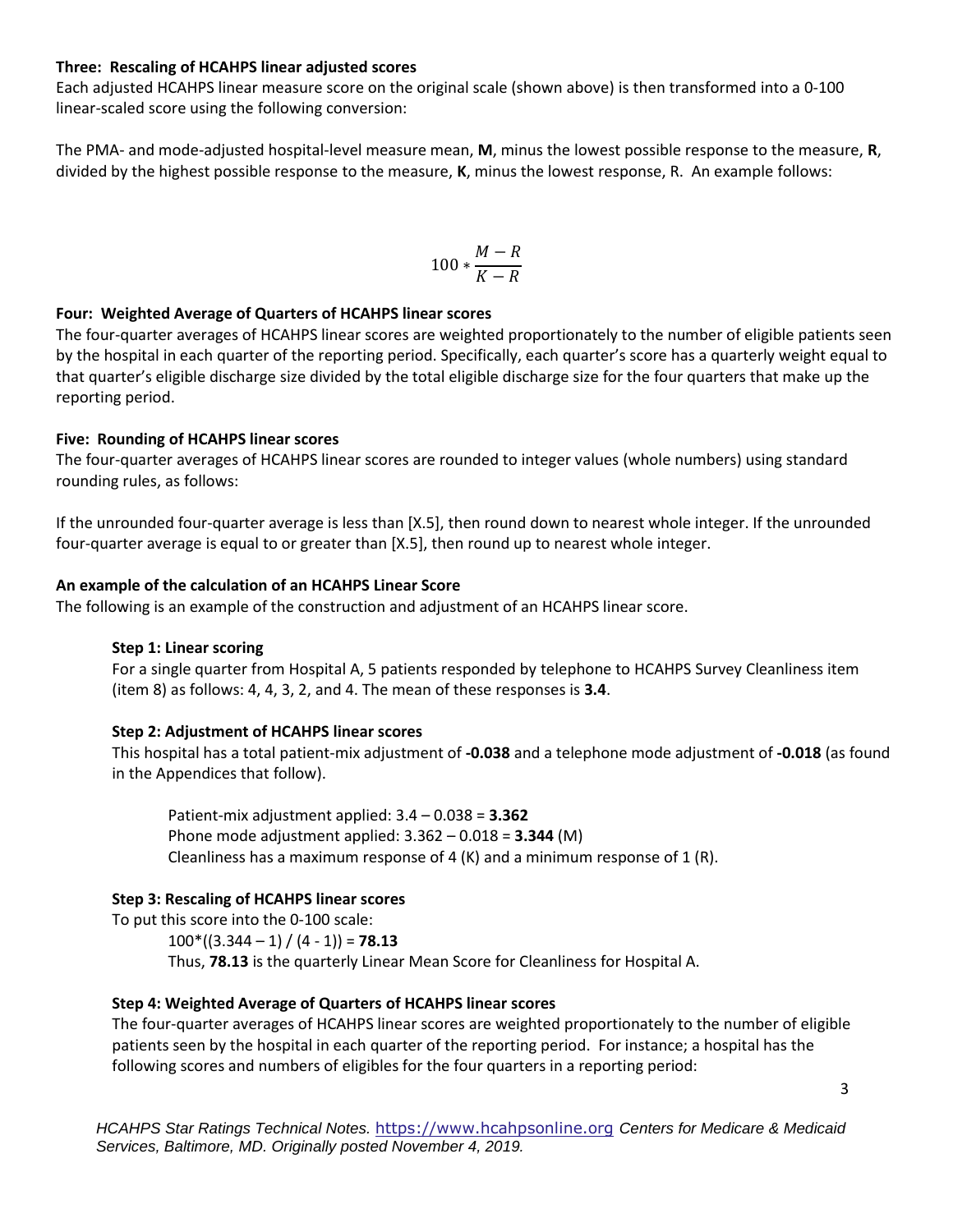Q1: 72.35, 4 eligibles; Q2: 67.26, 7 eligibles; Q3: 75.94, 8 eligibles; Q4: 76.33, 5 eligibles.

$$
4 + 7 + 8 + 5 = 24
$$
 total eligibles  
 $(72.35 * (\frac{4}{24})) + (67.26 * (\frac{7}{24})) + (75.94 * (\frac{8}{24})) + (76.33 * (\frac{5}{24})) = 72.89$  four quarter average

## **Step 5: Rounding of HCAHPS linear scores**

Four-quarter averages of HCAHPS linear scores are rounded to integer values using standard rounding rules, as follows:

72.89: .89 is greater than .5; so the linear score is rounded up to the next integer, 73.

## **Conversion of Linear Scores into HCAHPS Star Ratings for the 10 HCAHPS Measures**

Next, CMS assigns 1, 2, 3, 4, or 5 whole stars (only whole stars are assigned; partial stars are not used) for each HCAHPS measure by applying statistical methods that utilize relative distribution and clustering.

The Star Rating for each of the 10 HCAHPS measures is determined by applying a clustering algorithm to the individual measure scores. Conceptually, the clustering algorithm identifies the 'gaps' in the data and creates five categories (one for each star rating) such that scores of hospitals in the same score category (star rating) are as similar as possible, and scores of hospitals in different categories are as different as possible. This clustering algorithm is the same one employed by CMS to determine Medicare Part C and Part D Star Ratings.

The variance in measure scores is separated into within-cluster and between-cluster sum of squares components. The algorithm develops clusters that minimize the variance of measure scores within the clusters. More specifically, the clustering algorithm minimizes the within-cluster sum of squares for each of the Star Ratings levels. The cut points (boundaries) for star assignments are derived from the range of individual measure Star Ratings per cluster. The star levels associated with each cluster are determined by ordering the means of each cluster. The cut points for the current HCAHPS Star Ratings are shown in Appendix C. Additional information about the clustering method can be found in Appendix D.

## **The HCAHPS Summary Star Rating**

In addition to Star Ratings for the 10 HCAHPS measures, CMS introduced a new metric, the HCAHPS Summary Star Rating, which is the average of all of the Star Ratings of the HCAHPS measures. The HCAHPS Summary Star Rating is constructed from the following components:

- ➢ The Star Ratings from each of the 6 HCAHPS Composite Measures
	- o Communication with Nurses, Communication with Doctors, Responsiveness of Hospital Staff, Communication about Medicines, Discharge Information, and Care Transition.
- $\triangleright$  A single Star Rating for the HCAHPS Individual Items
	- $\circ$  The average of the Star Ratings assigned to Cleanliness of Hospital Environment and Quietness of Hospital Environment.
- $\triangleright$  A single Star Rating for the HCAHPS Global Items
	- o The average of the Star Ratings assigned to Hospital Rating and Recommend the Hospital.

The 8 Star Ratings (6 Composite Measure Star Ratings + Star Rating for Individual Items + Star Rating for Global Items) are combined as a simple average to form the HCAHPS Summary Star Rating. In the final step, normal rounding rules are applied to the 8-measure average to arrive at the HCAHPS Summary Star Rating (1, 2, 3, 4, or 5 stars).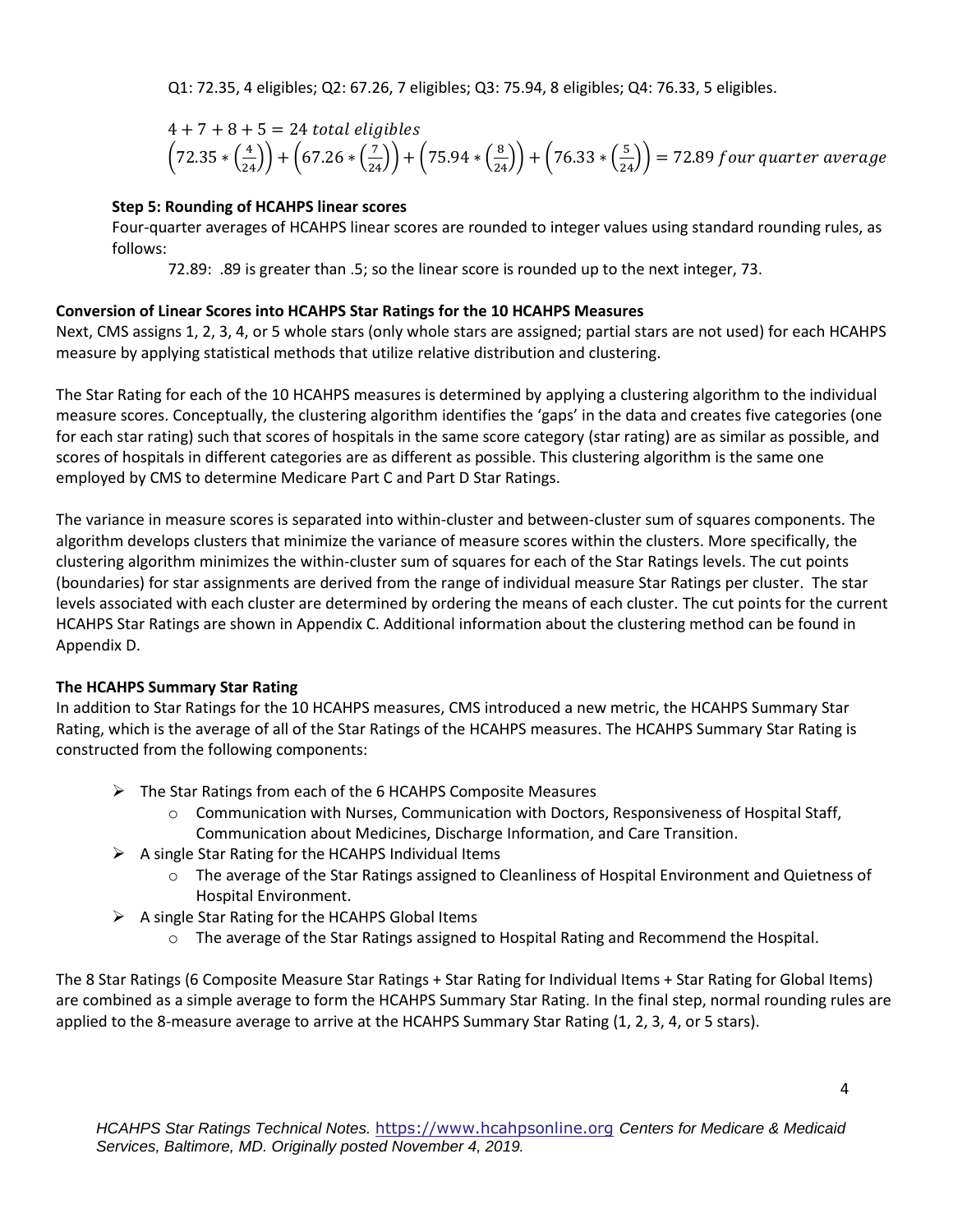## **An example of the calculation of the HCAHPS Summary Star Rating.**

The following is an example of how to calculate the HCAHPS Summary Star Rating. Suppose a hospital has Star Ratings for each of the 10 HCAHPS measures as shown in following table.

|                                            | 10<br><b>HCAHPS</b><br><b>Measure</b><br><b>Star</b><br><b>Ratings</b> | 8 Star<br><b>Ratings</b><br>Used in<br><b>HCAHPS</b><br><b>Summary</b><br><b>Star Rating</b> | 8-Measure<br><b>HCAHPS Summary Star</b><br><b>Rating Average</b><br>(unrounded) | <b>HCAHPS</b><br>Summary<br><b>Star Rating</b><br>(rounded) |
|--------------------------------------------|------------------------------------------------------------------------|----------------------------------------------------------------------------------------------|---------------------------------------------------------------------------------|-------------------------------------------------------------|
| <b>HCAHPS Composite Measures</b>           |                                                                        |                                                                                              |                                                                                 |                                                             |
| <b>Communication with Nurses</b>           | 4                                                                      | 4                                                                                            |                                                                                 |                                                             |
| <b>Communication with Doctors</b>          | 3                                                                      | 3                                                                                            |                                                                                 |                                                             |
| Responsiveness of Hospital Staff           | 4                                                                      | 4                                                                                            |                                                                                 |                                                             |
| <b>Communication about Medicines</b>       | 4                                                                      | 4                                                                                            |                                                                                 |                                                             |
| Discharge Information                      | 4                                                                      | 4                                                                                            |                                                                                 |                                                             |
| <b>Care Transition</b>                     | 3                                                                      | 3                                                                                            | $(4+3+4+4+4+3+5+3.5)/8$<br>$= 3.813$                                            | 4                                                           |
| <b>HCAHPS Individual Items</b>             |                                                                        |                                                                                              |                                                                                 |                                                             |
| <b>Cleanliness of Hospital Environment</b> | 5                                                                      | $(5+5)/2$                                                                                    |                                                                                 |                                                             |
| Quietness of Hospital Environment          | 5                                                                      | $= 5$                                                                                        |                                                                                 |                                                             |
| <b>HCAHPS Global Items</b>                 |                                                                        |                                                                                              |                                                                                 |                                                             |
| <b>Hospital Rating</b>                     | 4                                                                      | $(4+3)/2$                                                                                    |                                                                                 |                                                             |
| Recommend the Hospital                     | 3                                                                      | $= 3.5$                                                                                      |                                                                                 |                                                             |

**Step 1:** Calculate a Star Rating for HCAHPS Individual Items by averaging the Star Ratings for Cleanliness of Hospital Environment and Quietness of Hospital Environment.

In this example, the Star Rating for HCAHPS Individual Items = (5+5)/2 = 5.

**Step 2:** Calculate a Star Rating for HCAHPS Global Items by averaging the Star Ratings for Hospital Rating and Recommend the Hospital.

In this example, the Star Rating for HCAHPS Global Items = (4+3)/2 = 3.5. *Note: Do not round this average.*

**Step 3:** Calculate the HCAHPS Summary Star Rating as the average of the 6 composite measure Star Ratings, the Star Rating for HCAHPS Individual Items, and the Star Rating for HCAHPS Global Items. In this example, the HCAHPS Summary Star Rating =  $(4+3+4+4+3+5+3.5)/8=3.813$ .

**Step 4:** Lastly, round the 8-Measure HCAHPS Summary Star Rating Average using the rounding table below. In this example, the hospital's HCAHPS Summary Star Rating rounds to 4 stars.

CMS uses standard rounding rules for the assignment of HCAHPS Summary Stars, as follows:

| <b>8-Measure HCAHPS Summary Star Rating</b><br>Average | <b>HCAHPS Summary Star Rating Assignment</b> |
|--------------------------------------------------------|----------------------------------------------|
| $≥1.00$ and <1.50                                      | 1 Star                                       |
| $≥1.50$ and $<2.50$                                    | 2 Stars                                      |
| ≥2.50 and $<3.50$                                      | 3 Stars                                      |
| ≥3.50 and $<4.50$                                      | 4 Stars                                      |
| ≥4.50 and $≤5.00$                                      | 5 Stars                                      |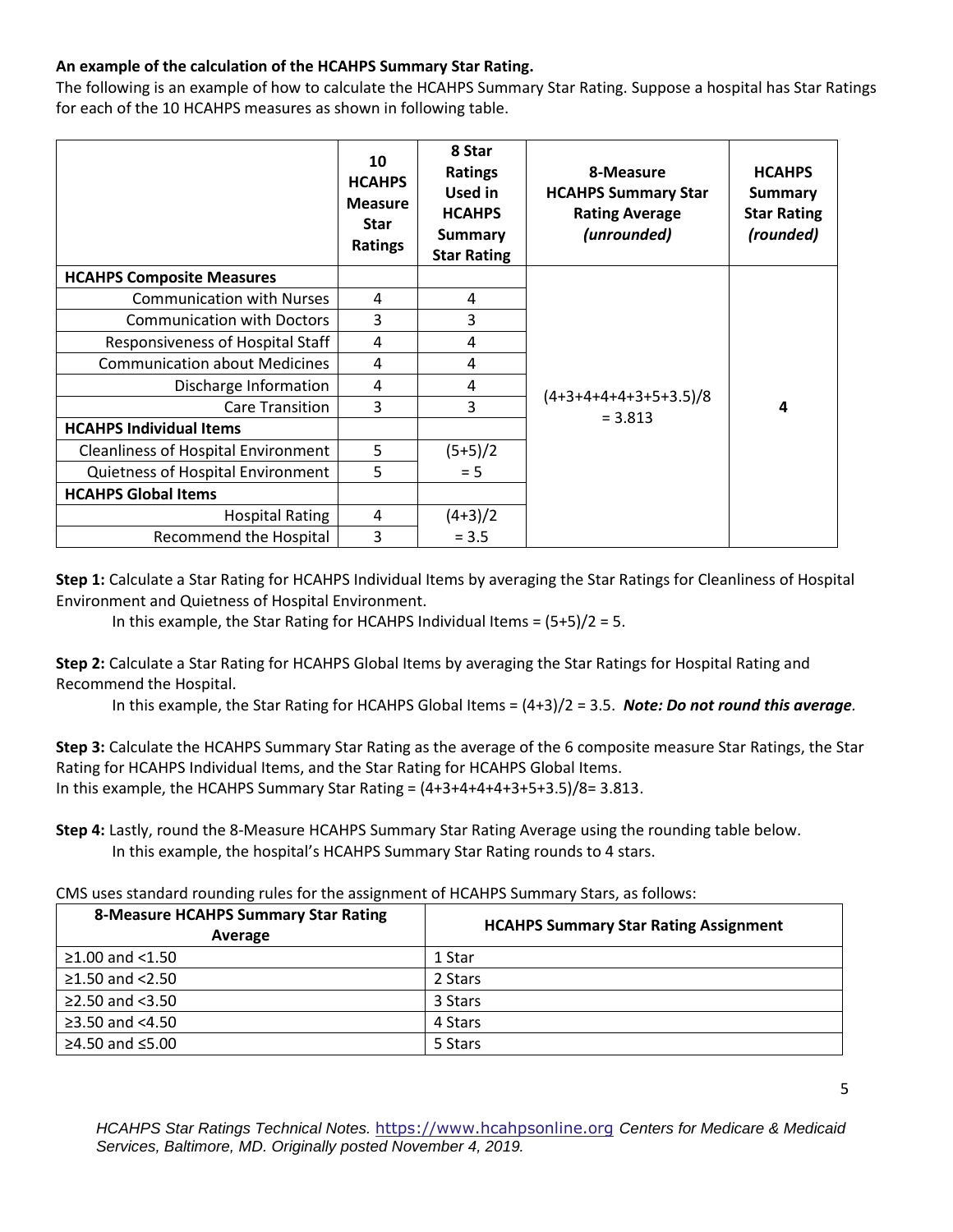## **Appendix A, Table 1a: HCAHPS Patient-Mix Adjustments of Linear Scores for Patients Discharged in Quarter 2, 2018 (April 1, 2018 to June 30, 2018)**

|                                                                                        | Comm. with Nurses | Comm. with Doctors | Responsiveness of Hosp.<br>Staff | Comm. About Medicines | Cleanliness of Hosp. Env | Env.<br>Quietness of Hosp. | Discharge Information | Care Transition | Hospital Rating | Recommend the Hospital |
|----------------------------------------------------------------------------------------|-------------------|--------------------|----------------------------------|-----------------------|--------------------------|----------------------------|-----------------------|-----------------|-----------------|------------------------|
| Education (per level;<br>1=8th grade or less and 6=More<br>than 4-year college degree) | 0.0126            | 0.0173             | 0.0222                           | 0.0454                | 0.0134                   | 0.0441                     | 0.0035                | 0.0003          | 0.1018          | 0.0156                 |
| Self-Rated Health (per level;<br>1=Excellent and 5=Poor)                               | 0.0662            | 0.0691             | 0.0889                           | 0.1012                | 0.0641                   | 0.0664                     | 0.0109                | 0.0819          | 0.2545          | 0.0804                 |
| Response Percentile<br>(per 1% of response percentile)                                 | 0.0027            | 0.0027             | 0.0037                           | 0.0042                | 0.0010                   | 0.0004                     | 0.0004                | 0.0027          | 0.0073          | 0.0026                 |
| LANGUAGE SPOKEN AT HOME                                                                |                   |                    |                                  |                       |                          |                            |                       |                 |                 |                        |
| Spanish                                                                                | $-0.0198$         | $-0.0510$          | $-0.0275$                        | $-0.0608$             | 0.0114                   | $-0.0914$                  | $-0.0157$             | $-0.0237$       | $-0.4214$       | $-0.1356$              |
| Chinese                                                                                | 0.0769            | 0.0594             | 0.0981                           | 0.0354                | 0.0326                   | $-0.0461$                  | $-0.0295$             | 0.0901          | 0.0522          | 0.0043                 |
| R/V/P/O                                                                                | 0.0248            | 0.0123             | 0.0565                           | $-0.0318$             | 0.0547                   | $-0.0774$                  | 0.0046                | 0.0642          | 0.0529          | $-0.0064$              |
| English (REFERENCE)                                                                    | 0.0000            | 0.0000             | 0.0000                           | 0.0000                | 0.0000                   | 0.0000                     | 0.0000                | 0.0000          | 0.0000          | 0.0000                 |
| <b>AGE</b>                                                                             |                   |                    |                                  |                       |                          |                            |                       |                 |                 |                        |
| Age 18-24                                                                              | 0.0644            | 0.0676             | 0.1434                           | $-0.1289$             | 0.0376                   | 0.0039                     | $-0.0328$             | $-0.0372$       | 0.6816          | 0.2297                 |
| Age 25-34                                                                              | 0.0349            | 0.0481             | 0.0519                           | $-0.1557$             | 0.0270                   | $-0.0280$                  | $-0.0349$             | $-0.0736$       | 0.5578          | 0.1664                 |
| Age 35-44                                                                              | 0.0209            | 0.0295             | 0.0319                           | $-0.1547$             | 0.0508                   | $-0.0098$                  | $-0.0386$             | $-0.0718$       | 0.4457          | 0.1301                 |
| Age 45-54                                                                              | $-0.0139$         | $-0.0149$          | $-0.0151$                        | $-0.1812$             | 0.0485                   | $-0.0038$                  | $-0.0478$             | $-0.0903$       | 0.2634          | 0.0689                 |
| Age 55-64                                                                              | $-0.0392$         | $-0.0397$          | $-0.0421$                        | $-0.1730$             | 0.0426                   | $-0.0021$                  | $-0.0499$             | $-0.0965$       | 0.1122          | 0.0273                 |
| Age 65-74                                                                              | $-0.0567$         | $-0.0600$          | $-0.0597$                        | $-0.1605$             | 0.0292                   | $-0.0170$                  | $-0.0492$             | $-0.0986$       | $-0.0284$       | $-0.0053$              |
| Age 75-84                                                                              | $-0.0384$         | $-0.0425$          | $-0.0395$                        | $-0.0964$             | 0.0248                   | $-0.0086$                  | $-0.0248$             | $-0.0488$       | $-0.0465$       | $-0.0098$              |
| Age 85+ (REFERENCE)                                                                    | 0.0000            | 0.0000             | 0.0000                           | 0.0000                | 0.0000                   | 0.0000                     | 0.0000                | 0.0000          | 0.0000          | 0.0000                 |
| <b>SERVICE LINE</b>                                                                    |                   |                    |                                  |                       |                          |                            |                       |                 |                 |                        |
| Male Medical                                                                           | $-0.0157$         | 0.0026             | $-0.0247$                        | $-0.1024$             | $-0.1151$                | $-0.0011$                  | $-0.0243$             | $-0.0253$       | $-0.0459$       | $-0.0343$              |
| <b>Male Surgical</b>                                                                   | $-0.0519$         | $-0.1546$          | $-0.0777$                        | $-0.1759$             | $-0.1345$                | $-0.0435$                  | $-0.0675$             | $-0.1175$       | $-0.3595$       | $-0.1499$              |
| Female Medical (REFERENCE)                                                             | 0.0000            | 0.0000             | 0.0000                           | 0.0000                | 0.0000                   | 0.0000                     | 0.0000                | 0.0000          | 0.0000          | 0.0000                 |
| <b>Female Surgical</b>                                                                 | $-0.0325$         | $-0.1625$          | $-0.0553$                        | $-0.0641$             | $-0.0286$                | $-0.0731$                  | $-0.0572$             | $-0.0931$       | $-0.3212$       | $-0.1210$              |
| <b>Female Maternity</b>                                                                | $-0.1030$         | $-0.2066$          | $-0.2268$                        | $-0.2440$             | 0.0027                   | $-0.2098$                  | $-0.0633$             | $-0.1123$       | $-0.6064$       | $-0.2448$              |
| <b>INTERACTIONS</b>                                                                    |                   |                    |                                  |                       |                          |                            |                       |                 |                 |                        |
| Surgical Line * Age <sup>1</sup>                                                       | 0.0026            | 0.0118             | $-0.0007$                        | 0.0014                | $-0.0027$                | 0.0023                     | $-0.0008$             | 0.0069          | 0.0258          | 0.0104                 |
| Maternity Line * Age <sup>1</sup>                                                      | 0.0063            | 0.0147             | 0.0035                           | 0.0162                | $-0.0075$                | 0.0042                     | 0.0090                | 0.0101          | 0.0797          | 0.0286                 |

<sup>1</sup> Age takes on the values of 1 to 8 as follows: (1: 18 to 24); (2: 25 to 34); (3: 35 to 44); (4: 45 to 54); (5: 55 to 64); (6: 65 to 74); (7: 75 to 84); and (8: 85+).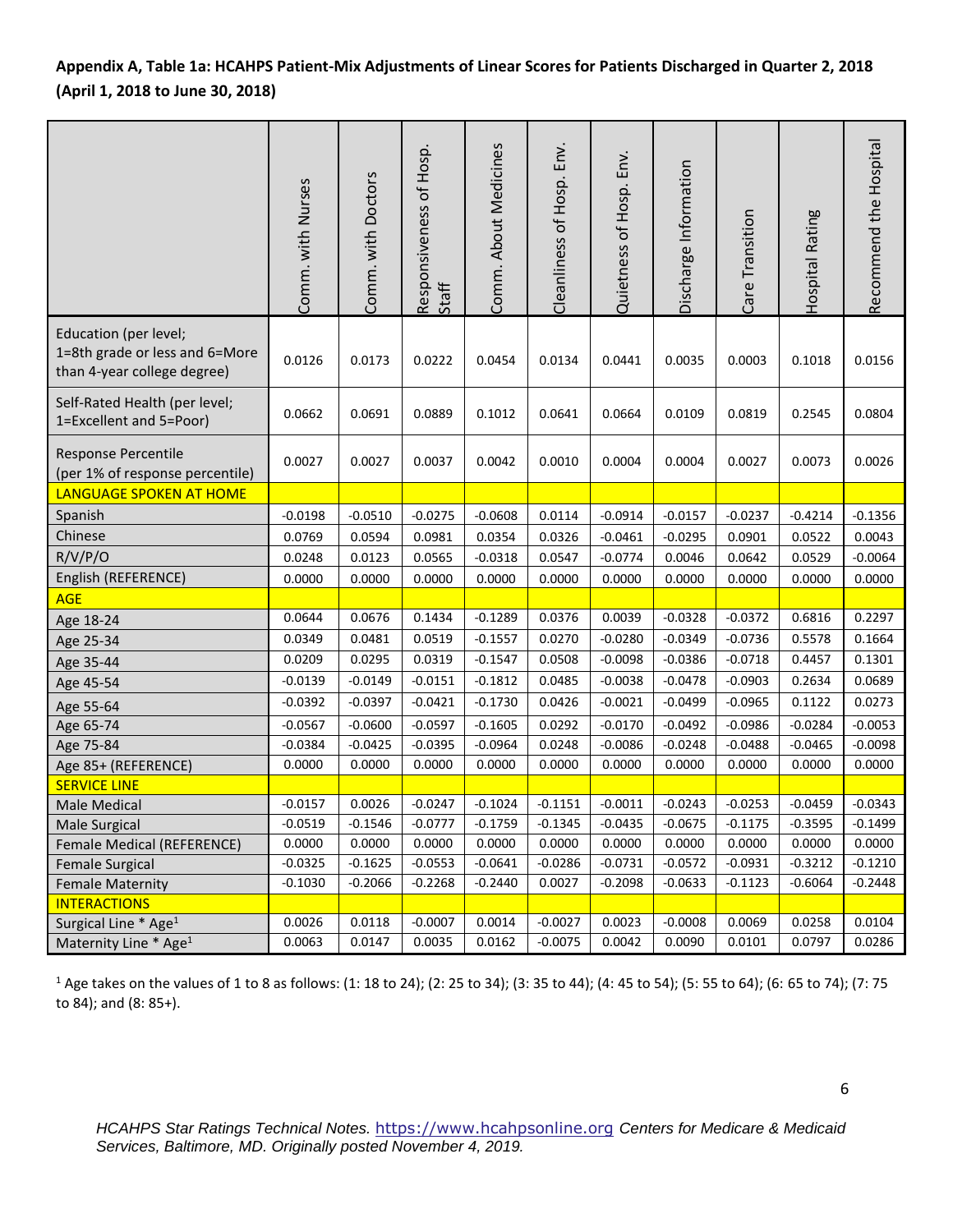**Appendix A, Table 1b: HCAHPS Patient-Mix Adjustments of Linear Scores for Patients Discharged Between Quarter 3, 2018 and Quarter 1, 2019 (July 1, 2018 to March 31, 2019)** 

|                                                                                        | Comm. with Nurses | Comm. with Doctors | Responsiveness of Hosp.<br>Staff | Comm. About Medicines | Cleanliness of Hosp. Env. | Quietness of Hosp. Env. | Discharge Information | Care Transition | Hospital Rating | Recommend the Hospital |
|----------------------------------------------------------------------------------------|-------------------|--------------------|----------------------------------|-----------------------|---------------------------|-------------------------|-----------------------|-----------------|-----------------|------------------------|
| Education (per level;<br>1=8th grade or less and 6=More<br>than 4-year college degree) | 0.0182            | 0.0226             | 0.0291                           | 0.0550                | 0.0171                    | 0.0506                  | 0.0048                | 0.0102          | 0.1167          | 0.0207                 |
| Self-Rated Health (per level;<br>1=Excellent and 5=Poor)                               | 0.0403            | 0.0414             | 0.0589                           | 0.0635                | 0.0443                    | 0.0445                  | 0.0051                | 0.0392          | 0.1806          | 0.0563                 |
| Self-Rated Mental Health (per<br>level; 1=Excellent and 5=Poor)                        | 0.0509            | 0.0532             | 0.0586                           | 0.0748                | 0.0357                    | 0.0437                  | 0.0134                | 0.0875          | 0.1496          | 0.0483                 |
| Response Percentile<br>(per 1% of response percentile)                                 | 0.0023            | 0.0022             | 0.0031                           | 0.0032                | 0.0005                    | 0.0000                  | 0.0003                | 0.0022          | 0.0058          | 0.0021                 |
| LANGUAGE SPOKEN AT HOME                                                                |                   |                    |                                  |                       |                           |                         |                       |                 |                 |                        |
| Spanish                                                                                | $-0.0222$         | $-0.0596$          | $-0.0288$                        | $-0.0742$             | 0.0110                    | $-0.0868$               | $-0.0184$             | $-0.0255$       | $-0.4500$       | $-0.1406$              |
| Chinese                                                                                | 0.0377            | 0.0232             | 0.0484                           | 0.0013                | $-0.0126$                 | $-0.0887$               | $-0.0340$             | 0.0723          | $-0.0851$       | $-0.0178$              |
| R/V/P/O                                                                                | 0.0061            | $-0.0067$          | 0.0406                           | $-0.0477$             | 0.0384                    | $-0.0962$               | 0.0001                | 0.0289          | $-0.0424$       | $-0.0340$              |
| English (REFERENCE)                                                                    | 0.0000            | 0.0000             | 0.0000                           | 0.0000                | 0.0000                    | 0.0000                  | 0.0000                | 0.0000          | 0.0000          | 0.0000                 |
| <b>AGE</b>                                                                             |                   |                    |                                  |                       |                           |                         |                       |                 |                 |                        |
| Age 18-24                                                                              | 0.0524            | 0.0639             | 0.1315                           | $-0.1507$             | 0.0395                    | $-0.0039$               | $-0.0302$             | $-0.0505$       | 0.6826          | 0.2220                 |
| Age 25-34                                                                              | 0.0224            | 0.0400             | 0.0414                           | $-0.1785$             | 0.0329                    | $-0.0288$               | $-0.0359$             | $-0.0886$       | 0.5565          | 0.1644                 |
| Age 35-44                                                                              | 0.0155            | 0.0289             | 0.0237                           | $-0.1627$             | 0.0573                    | $-0.0078$               | $-0.0373$             | $-0.0705$       | 0.4694          | 0.1359                 |
| Age 45-54                                                                              | $-0.0219$         | $-0.0137$          | $-0.0237$                        | $-0.1875$             | 0.0520                    | $-0.0006$               | $-0.0476$             | $-0.0904$       | 0.2646          | 0.0646                 |
| Age 55-64                                                                              | $-0.0375$         | $-0.0331$          | $-0.0419$                        | $-0.1718$             | 0.0486                    | 0.0054                  | $-0.0481$             | $-0.0864$       | 0.1293          | 0.0327                 |
| Age 65-74                                                                              | $-0.0517$         | $-0.0507$          | $-0.0539$                        | $-0.1573$             | 0.0379                    | $-0.0075$               | $-0.0466$             | $-0.0844$       | 0.0054          | 0.0031                 |
| Age 75-84                                                                              | $-0.0339$         | $-0.0351$          | $-0.0349$                        | $-0.0884$             | 0.0331                    | $-0.0015$               | $-0.0220$             | $-0.0405$       | $-0.0218$       | $-0.0045$              |
| Age 85+ (REFERENCE)                                                                    | 0.0000            | 0.0000             | 0.0000                           | 0.0000                | 0.0000                    | 0.0000                  | 0.0000                | 0.0000          | 0.0000          | 0.0000                 |
| <b>SERVICE LINE</b>                                                                    |                   |                    |                                  |                       |                           |                         |                       |                 |                 |                        |
| Male Medical                                                                           | $-0.0133$         | 0.0051             | $-0.0230$                        | $-0.0992$             | $-0.1120$                 | 0.0006                  | $-0.0244$             | $-0.0234$       | $-0.0458$       | $-0.0310$              |
| Male Surgical                                                                          | $-0.0299$         | $-0.1414$          | $-0.0499$                        | $-0.1645$             | $-0.1364$                 | $-0.0225$               | $-0.0672$             | $-0.1000$       | $-0.3239$       | $-0.1320$              |
| Female Medical (REFERENCE)                                                             | 0.0000            | 0.0000             | 0.0000                           | 0.0000                | 0.0000                    | 0.0000                  | 0.0000                | 0.0000          | 0.0000          | 0.0000                 |
| <b>Female Surgical</b>                                                                 | $-0.0144$         | $-0.1514$          | $-0.0336$                        | $-0.0471$             | $-0.0293$                 | $-0.0514$               | $-0.0578$             | $-0.0791$       | $-0.2889$       | $-0.1055$              |
| <b>Female Maternity</b>                                                                | $-0.0847$         | $-0.1883$          | $-0.2309$                        | $-0.2298$             | $-0.0024$                 | $-0.2016$               | $-0.0634$             | $-0.0801$       | $-0.5812$       | $-0.2289$              |
| <b>INTERACTIONS</b>                                                                    |                   |                    |                                  |                       |                           |                         |                       |                 |                 |                        |
| Surgical Line * Age <sup>1</sup>                                                       | $-0.0004$         | 0.0100             | $-0.0041$                        | $-0.0002$             | $-0.0023$                 | $-0.0003$               | $-0.0009$             | 0.0046          | 0.0207          | 0.0078                 |
| Maternity Line * Age <sup>1</sup>                                                      | 0.0025            | 0.0109             | 0.0082                           | 0.0151                | $-0.0082$                 | 0.0011                  | 0.0107                | 0.0002          | 0.0710          | 0.0230                 |

<sup>1</sup> Age takes on the values of 1 to 8 as follows: (1: 18 to 24); (2: 25 to 34); (3: 35 to 44); (4: 45 to 54); (5: 55 to 64); (6: 65 to 74); (7: 75 to 84); and (8: 85+).

*HCAHPS Star Ratings Technical Notes.* [https://www.hcahpsonline.org](https://www.hcahpsonline.org/) *Centers for Medicare & Medicaid Services, Baltimore, MD. Originally posted November 4, 2019.*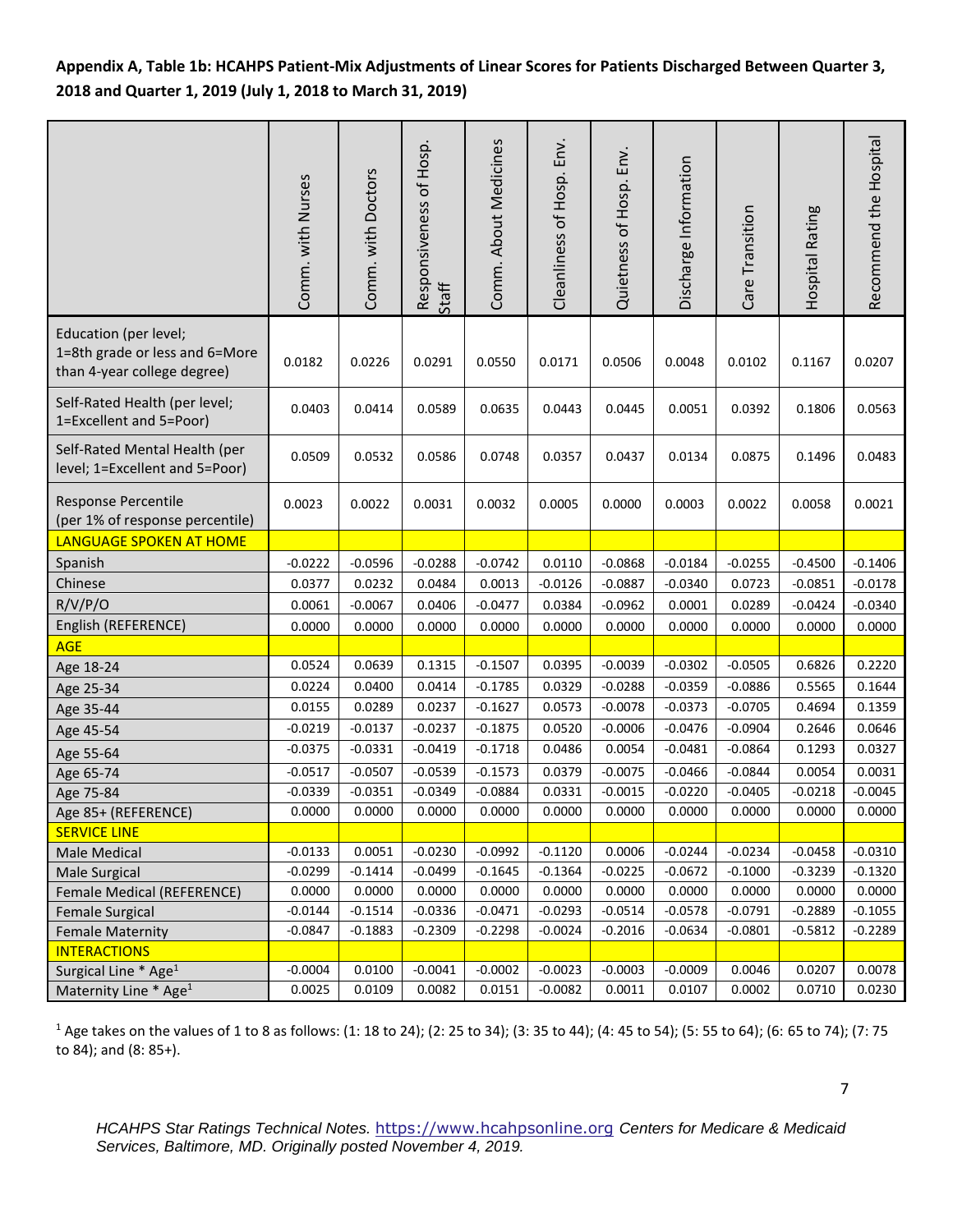**Appendix A, Table 2a: National Means of PMA Variables for Patients Discharged in Quarter 2, 2018 (April 1, 2018 to June 30, 2018)**

|                                                                                        | <b>National Mean</b> |
|----------------------------------------------------------------------------------------|----------------------|
| Education (per level;<br>1=8th grade or less and 6=More<br>than 4-year college degree) | 3.605                |
| Self-Rated Health (per level;<br>1=Excellent and 5=Poor)                               | 2.880                |
| Response Percentile                                                                    | 14.7%                |
| <b>LANGUAGE SPOKEN AT HOME</b>                                                         |                      |
| Spanish                                                                                | 4.4%                 |
| Chinese                                                                                | 0.3%                 |
| R/V/P/O                                                                                | 1.4%                 |
| English (REFERENCE)                                                                    | 93.9%                |
| <b>AGE</b>                                                                             |                      |
| Age 18-24                                                                              | 2.5%                 |
| Age 25-34                                                                              | 7.6%                 |
| Age 35-44                                                                              | 4.9%                 |
| Age 45-54                                                                              | 7.7%                 |
| Age 55-64                                                                              | 17.7%                |
| Age 65-74                                                                              | 26.3%                |
| Age 75-84                                                                              | 22.6%                |
| Age 85+ (REFERENCE)                                                                    | 10.6%                |
| <b>SERVICE LINE</b>                                                                    |                      |
| <b>Male Medical</b>                                                                    | 27.4%                |
| Male Surgical                                                                          | 12.8%                |
| Female Medical (REFERENCE)                                                             | 35.6%                |
| <b>Female Surgical</b>                                                                 | 15.1%                |
| <b>Female Maternity</b>                                                                | 9.1%                 |
| <b>INTERACTIONS</b>                                                                    |                      |
| Surgical Line * Age <sup>1</sup>                                                       | 1.549                |
| Maternity Line * Age <sup>1</sup>                                                      | 0.183                |

<sup>1</sup> Age takes on the values of 1 to 8 as follows: (1: 18 to 24); (2: 25 to 34); (3: 35 to 44); (4: 45 to 54); (5: 55 to 64); (6: 65 to 74); (7: 75 to 84); and (8: 85+).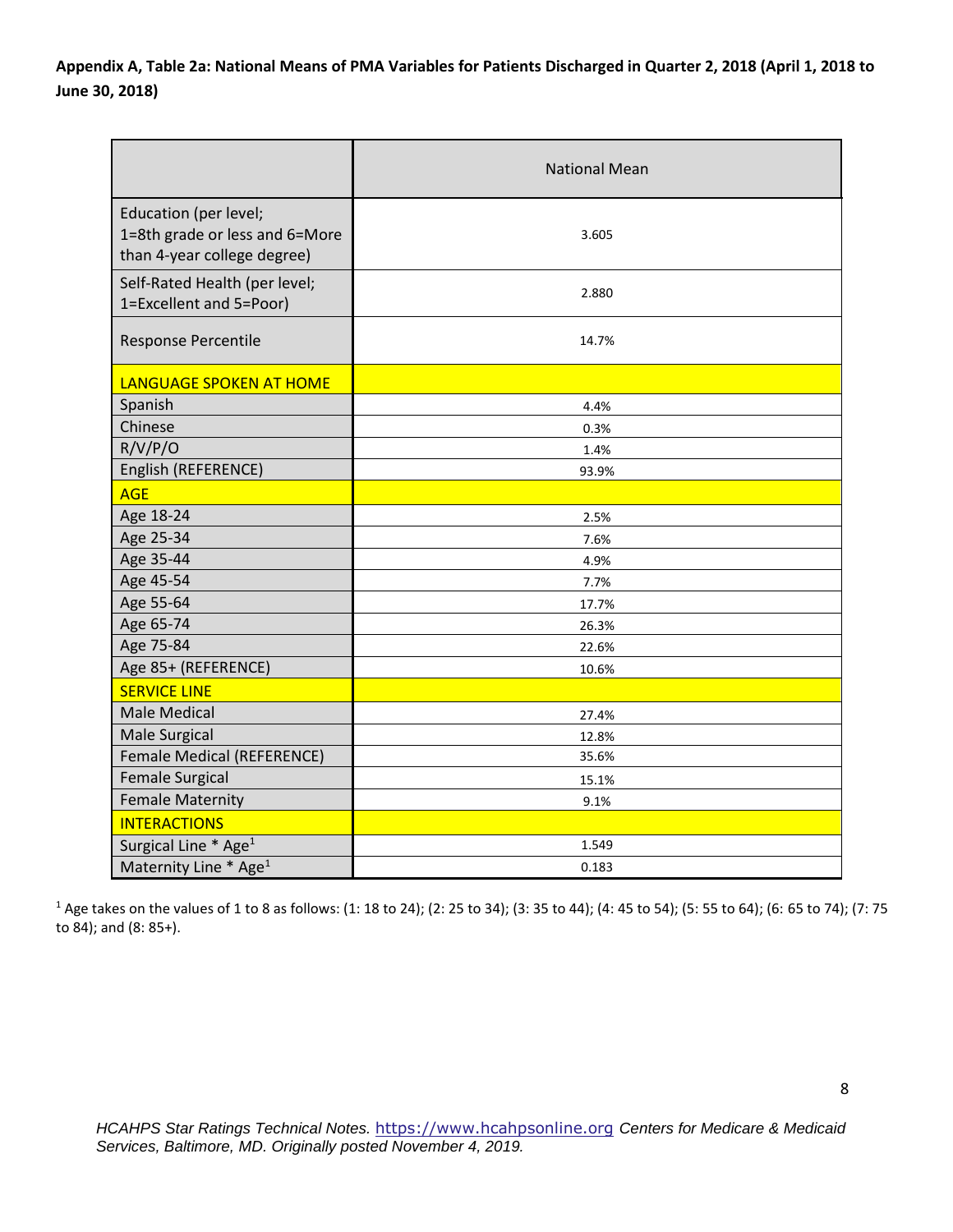## **Appendix A, Table 2b: National Means of PMA Variables for Patients Discharged Between Quarter 3, 2018 and Quarter 1, 2019 (July 1, 2018 to March 31, 2019)**

|                                                                                        | <b>National Mean</b> |
|----------------------------------------------------------------------------------------|----------------------|
| Education (per level;<br>1=8th grade or less and 6=More<br>than 4-year college degree) | 3.604                |
| Self-Rated Health (per level;<br>1=Excellent and 5=Poor)                               | 2.932                |
| Self-Rated Mental Health (per<br>level; 1=Excellent and 5=Poor)                        | 2.311                |
| Response Percentile                                                                    | 14.5%                |
| <b>LANGUAGE SPOKEN AT HOME</b>                                                         |                      |
| Spanish                                                                                | 4.1%                 |
| Chinese                                                                                | 0.3%                 |
| R/V/P/O                                                                                | 1.4%                 |
| English (REFERENCE)                                                                    | 94.2%                |
| <b>AGE</b>                                                                             |                      |
| Age 18-24                                                                              | 2.2%                 |
| Age 25-34                                                                              | 7.4%                 |
| Age 35-44                                                                              | 4.8%                 |
| Age 45-54                                                                              | 7.3%                 |
| Age 55-64                                                                              | 17.7%                |
| Age 65-74                                                                              | 26.6%                |
| Age 75-84                                                                              | 23.0%                |
| Age 85+ (REFERENCE)                                                                    | 11.0%                |
| <b>SERVICE LINE</b>                                                                    |                      |
| <b>Male Medical</b>                                                                    | 28.0%                |
| <b>Male Surgical</b>                                                                   | 13.2%                |
| Female Medical (REFERENCE)                                                             | 35.2%                |
| <b>Female Surgical</b>                                                                 | 14.9%                |
| <b>Female Maternity</b>                                                                | 8.7%                 |
| <b>INTERACTIONS</b>                                                                    |                      |
| Surgical Line * Age <sup>1</sup>                                                       | 1.566                |
| Maternity Line * Age <sup>1</sup>                                                      | 0.176                |

<sup>1</sup> Age takes on the values of 1 to 8 as follows: (1: 18 to 24); (2: 25 to 34); (3: 35 to 44); (4: 45 to 54); (5: 55 to 64); (6: 65 to 74); (7: 75 to 84); and (8: 85+).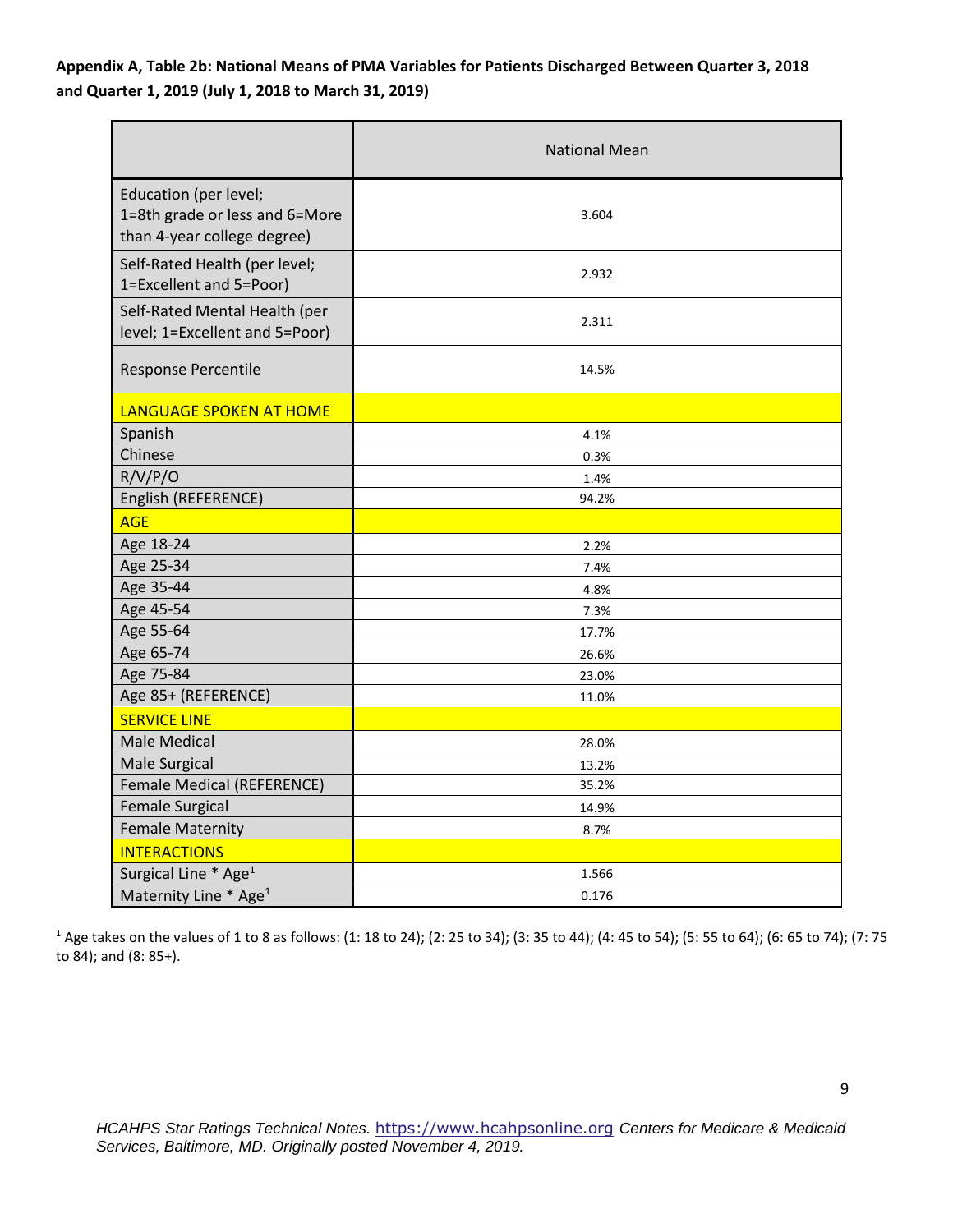#### **Appendix B: Survey Mode Adjustments of HCAHPS Linear Scores to Adjust to a Reference of Mail Mode (for HCAHPS score adjustments beginning with April 2017 discharges)**

|                                            | <b>Phone Only</b> | <b>Mixed</b> | <b>Active IVR</b> |
|--------------------------------------------|-------------------|--------------|-------------------|
| <b>HCAHPS Composite Measures</b>           |                   |              |                   |
| <b>Communication with Nurses</b>           | $-0.043$          | $-0.049$     | 0.013             |
| <b>Communication with Doctors</b>          | $-0.020$          | $-0.008$     | 0.036             |
| Responsiveness of Hospital Staff           | $-0.010$          | $-0.055$     | 0.042             |
| <b>Communication about Medicines</b>       | $-0.011$          | $-0.004$     | 0.023             |
| Discharge Information                      | $-0.017$          | $-0.012$     | $-0.016$          |
| <b>Care Transition</b>                     | $-0.024$          | $-0.028$     | 0.009             |
| <b>HCAHPS Individual Items</b>             |                   |              |                   |
| <b>Cleanliness of Hospital Environment</b> | $-0.018$          | $-0.046$     | 0.019             |
| Quietness of Hospital Environment          | $-0.105$          | $-0.080$     | $-0.056$          |
| <b>HCAHPS Global Items</b>                 |                   |              |                   |
| <b>Hospital Rating</b>                     | $-0.166$          | $-0.142$     | 0.079             |
| <b>Recommend the Hospital</b>              | $-0.043$          | $-0.035$     | 0.030             |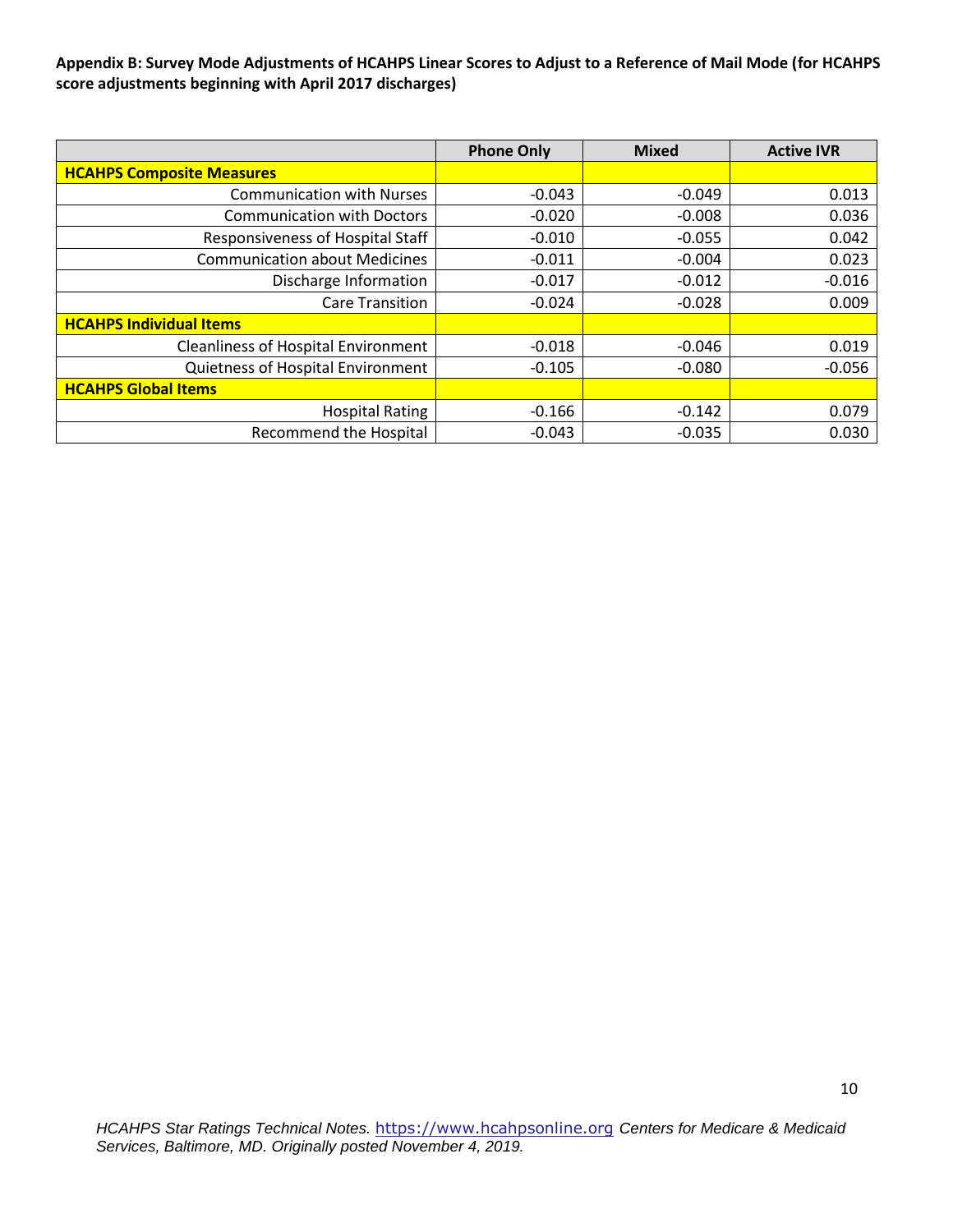**Appendix C: HCAHPS Star Rating Cut Points for Patients Discharged Between Quarter 2, 2018 and Quarter 1, 2019 (April 1, 2018 to March 31, 2019)**

|                                            | 1 Star | 2 Stars          | 3 Stars          | 4 Stars          | 5 Stars   |
|--------------------------------------------|--------|------------------|------------------|------------------|-----------|
| <b>HCAHPS Composite Measures</b>           |        |                  |                  |                  |           |
| <b>Communication with Nurses</b>           | <86    | $≥86$ to $≤90$   | $≥90$ to <92     | $≥92$ to <95     | $\geq$ 95 |
| <b>Communication with Doctors</b>          | < 88   | ≥88 to <91       | $\geq$ 91 to <93 | $≥93$ to $<95$   | $\geq$ 95 |
| Responsiveness of Hospital Staff           | <79    | $\geq$ 79 to <83 | $≥83$ to $<87$   | ≥87 to <91       | $\geq$ 91 |
|                                            |        |                  |                  |                  |           |
| <b>Communication about Medicines</b>       | < 72   | $≥72$ to <76     | $\geq$ 76 to <81 | $\geq 81$ to <86 | ≥86       |
| Discharge Information                      | < 81   | $\geq 81$ to <86 | $≥86$ to <89     | $\geq$ 89 to <92 | $\geq$ 92 |
| <b>Care Transition</b>                     | < 78   | $≥78$ to $≤81$   | $\geq 81$ to <83 | $≥83$ to $<87$   | $\geq 87$ |
| <b>HCAHPS Individual Items</b>             |        |                  |                  |                  |           |
| <b>Cleanliness of Hospital Environment</b> | < 83   | ≥83 to <87       | ≥87 to <90       | ≥90 to <94       | ≥94       |
| Quietness of Hospital Environment          | <77    | ≥77 to <82       | $\geq$ 82 to <86 | $\geq$ 86 to <90 | ≥90       |
| <b>HCAHPS Global Items</b>                 |        |                  |                  |                  |           |
| <b>Hospital Rating</b>                     | < 82   | $\geq$ 82 to <86 | $≥86$ to <90     | $≥90$ to <93     | $\geq$ 93 |
| <b>Recommend the Hospital</b>              | < 81   | $\geq$ 81 to <86 | $≥86$ to <90     | ≥90 to <94       | $\geq$ 94 |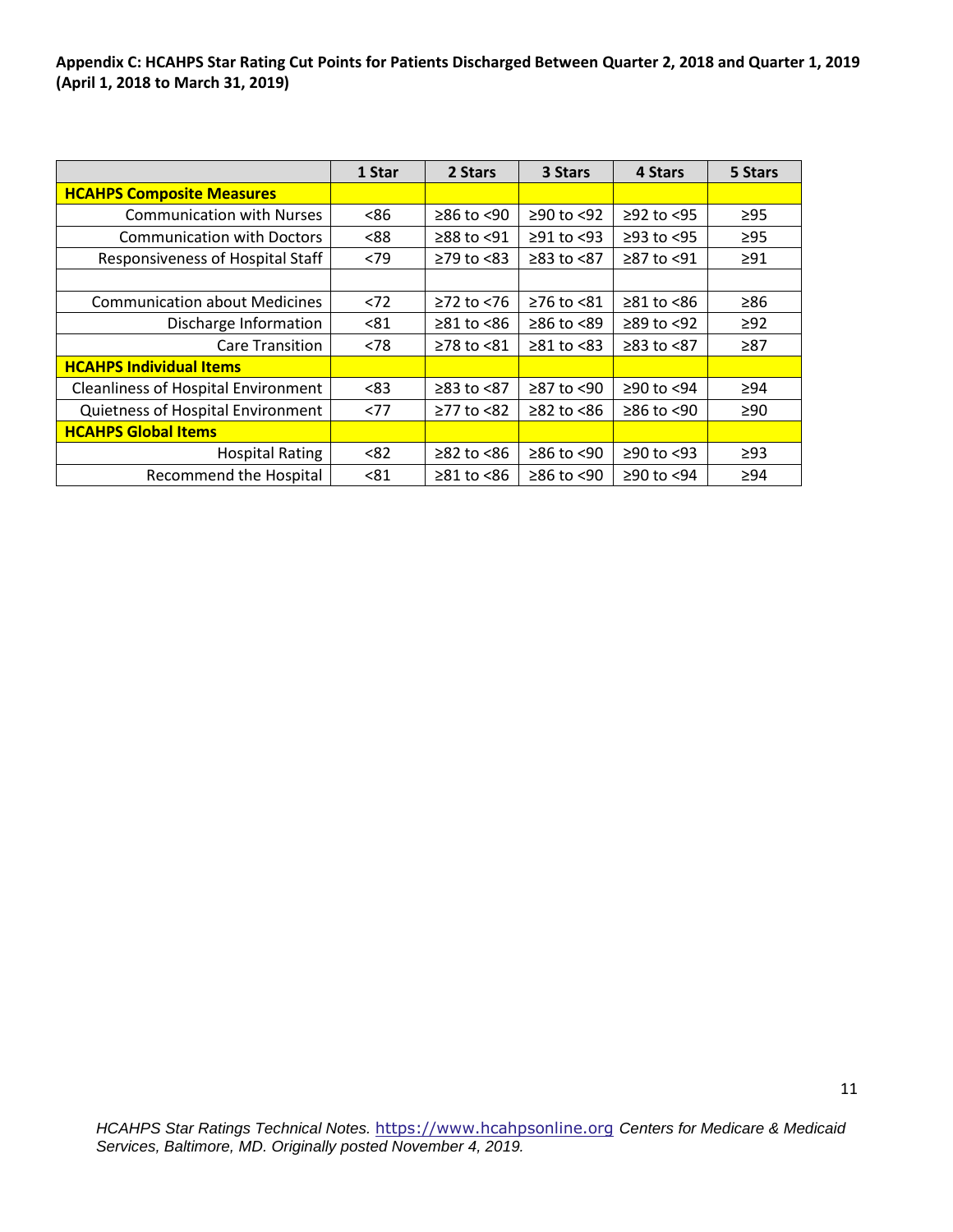### **Appendix D: Individual Measure Star Assignment Process**

Below are detailed steps of the clustering method to develop individual measure stars. For each measure, the clustering method does the following:

- 1. Produces the individual measure distance matrix.
- 2. Groups the measure scores into an initial set of clusters.
- 3. Selects the final set of clusters.

## **1. Produce the individual measure distance matrix.**

For each pair of hospital j and k (j>=k) among the n hospitals with measure score data, compute the Euclidian distance of their measure scores (e.g., the absolute value of the difference between the two measure scores). Enter this distance in row j and column k of a distance matrix with n rows and n columns. This matrix can be produced using the DISTANCE procedure in SAS as follows:

proc distance data=inclusterdat out=distancedat method=Euclid;

var interval(measure\_score); id CCN; run;

In the above code, the input data set, *inclusterdat,* is the list of hospitals with scores for a particular measure. Each record has a unique identifier, CCN. The option *method=Euclid* specifies that distances between hospital measure scores should be based on Euclidean distance. The input data contain a variable called *measure\_score.* In the *var* call, the parentheses around *measure\_score* indicate that *measure\_score* is considered to be an interval or numeric variable. The distances computed by this code are stored to an output data set called *distancedat.*

## **2. Create a tree of cluster assignments.**

The distance matrix calculated in Step 1 is the input to the clustering procedure. The stored distance algorithm is implemented to compute cluster assignments. The following process is implemented by using the CLUSTER procedure in SAS:

- a. The input measure score distances are squared.
- b. The clusters are initialized by assigning each hospital to its own cluster.
- c. In order to determine which pair of clusters to merge, Ward's minimum variance method is used to separate the variance of the measure scores into within-cluster and between-cluster sum of squares components.
- d. From the existing clusters, two clusters will be selected for merging to minimize the within-cluster sum of squares over all possible sets of clusters that might result from a merge.
- e. Steps b and c are repeated to reduce the number of clusters by one until a single cluster containing all hospitals results.

The result is a data set that contains a tree-like structure of cluster assignments, from which any number of clusters between 1 and the number of hospital measure scores could be computed. The SAS code for implementing these steps is:

proc cluster data=distancedat method=ward outtree=treedat noprint;

id CCN;

run;